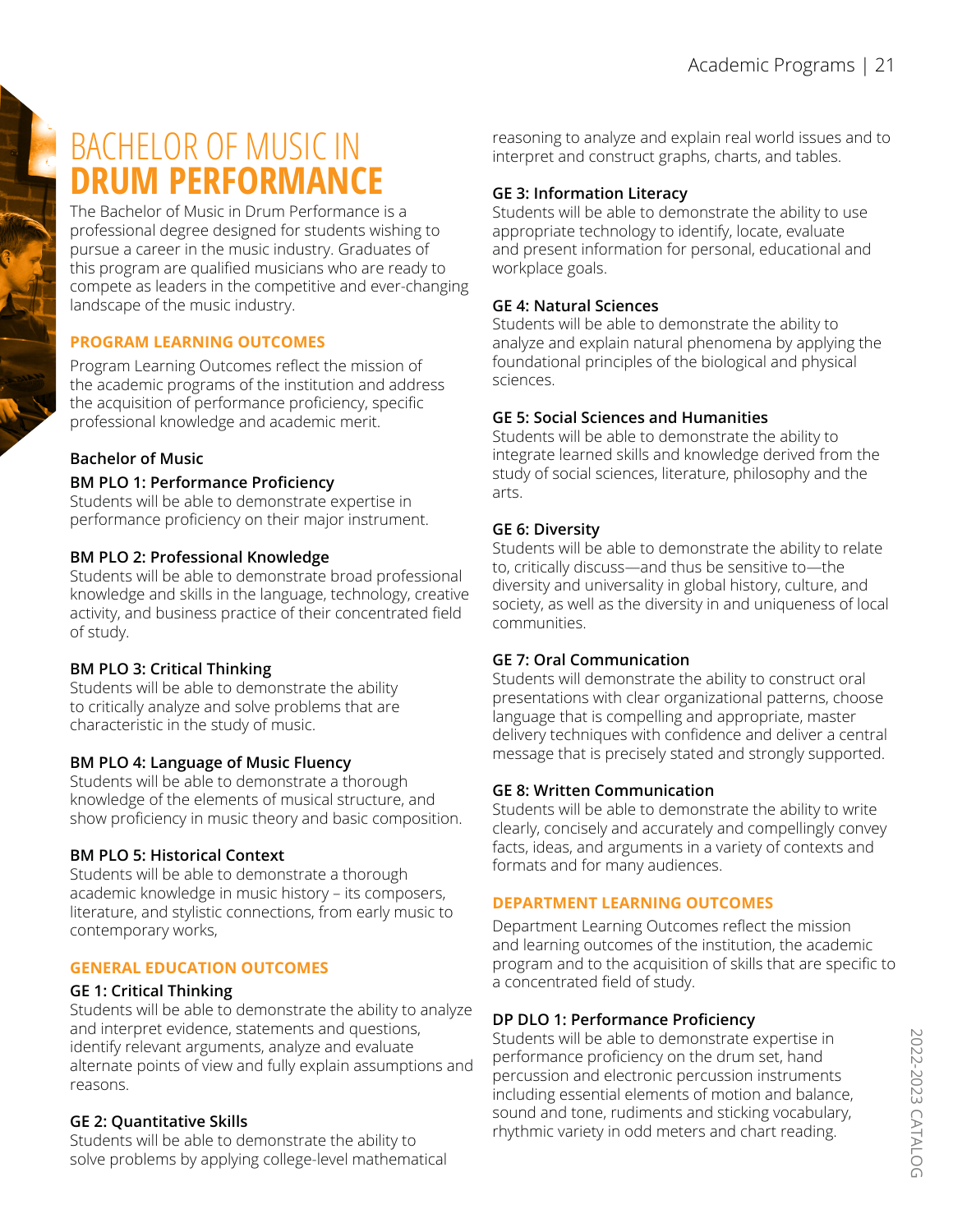## **DP DLO 2: Stylistic Versatility**

Students will be able to demonstrate a firm command of essential contemporary music styles including jazz, rock/ pop, funk/r&b, latin/world, and hybrid styles in solo and ensemble settings.

#### **DP DLO 3: Foundational Music**

Students will be able to demonstrate knowledge and proficiency in music theory, basic keyboard techniques, contemporary music history, reading and conducting.

#### **DP DLO 4: Professional Creative Practices**

Students will be able to demonstrate competency in the professional knowledge and practice of arranging, recording studio techniques, electronic percussion instruments and programming, and computer technology.

#### **DP DLO 5: Professional Business Practices**

Students will be able to demonstrate knowledge and competency in music industry business practices including marketing and promotion, characteristics of performance contracts and publishing, and entrepreneurship.

#### **DP DLO 6: Pedagogy**

Students will be able to demonstrate knowledge and competency in applied lesson teaching techniques, rehearsal techniques and mentorship of developing musicians of various experience levels.

# **BACHELOR OF MUSIC - DEGREE PACING**

193 Credits | 12 Quarters

## **QUARTER 1**

| <b>CODE</b>     | <b>COURSE</b>                            | <b>CREDITS</b>           |
|-----------------|------------------------------------------|--------------------------|
| GE-100          | English Composition                      | 3                        |
| <b>MUS-100</b>  | Theory/Ear Training 1                    |                          |
| <b>MUS-101</b>  | Keyboard Skills 1                        | 1                        |
| <b>PROD-230</b> | Apple Logic                              | 3                        |
| <b>MUS-144</b>  | Playing Techniques 1                     |                          |
| MUS-1041        | Applied Sight Reading 1 (Drums)          |                          |
| <b>MUS-166</b>  | Foundations of Jazz Drumming             |                          |
| MUS-1024D       | American Roots & Blues Ensemble Workshop | 2                        |
| MUS-1057        | Recording Techniques for Drummers        |                          |
| <b>MUS-126D</b> | Private Lesson 1                         | 2                        |
| <b>MUS-188</b>  | Required Ensemble 1                      | 1                        |
|                 |                                          | <b>Total Credits: 18</b> |

# **QUARTER 2**

| <b>CODE</b>     | <b>COURSE</b>                           | <b>CREDITS</b> |
|-----------------|-----------------------------------------|----------------|
| GE-101          | English Composition & Critical Thinking | 3              |
| <b>MUS-102</b>  | Theory/Ear Training 2                   | 2              |
| <b>MUS-103</b>  | Keyboard Skills 2                       |                |
| <b>PROD-306</b> | Ableton Live                            | 3              |
| <b>MUS-145</b>  | Playing Techniques 2                    |                |
| MUS-1042        | Applied Sight Reading 2 (Drums)         |                |
| MUS-1043        | Jazz Drums 1                            |                |
| MUS-1059        | Jazz 1 Ensemble Workshop (Drums)        |                |
| MUS-127D        | Private Lesson 2                        | 2              |
| <b>MUS-189</b>  | Required Ensemble 2                     |                |
|                 |                                         |                |

**Total Credits: 16**

#### **QUARTER 3**

**CODE** GE-200 MUS-220 MUS-221 COMP-103 MUS-146 MUS-1044 Applied Sight Reading 3 (Drums) MUS-1045 Jazz Drums 2 MUS-1069 MUS-2020D Rock & Pop 1 Ensemble Workshop MUS-128B MUS-190 **CREDITS** 3 2 1 2 1 1 1 1 2 2 1 **Total Credits: 17 COURSE** Oral Communication Theory/Ear Training 3 Keyboard Skills 3 Building Your DAW 1 Playing Techniques 3 Jazz 2 Ensemble Workshop (Drums) Private Lesson 3 Required Ensemble 3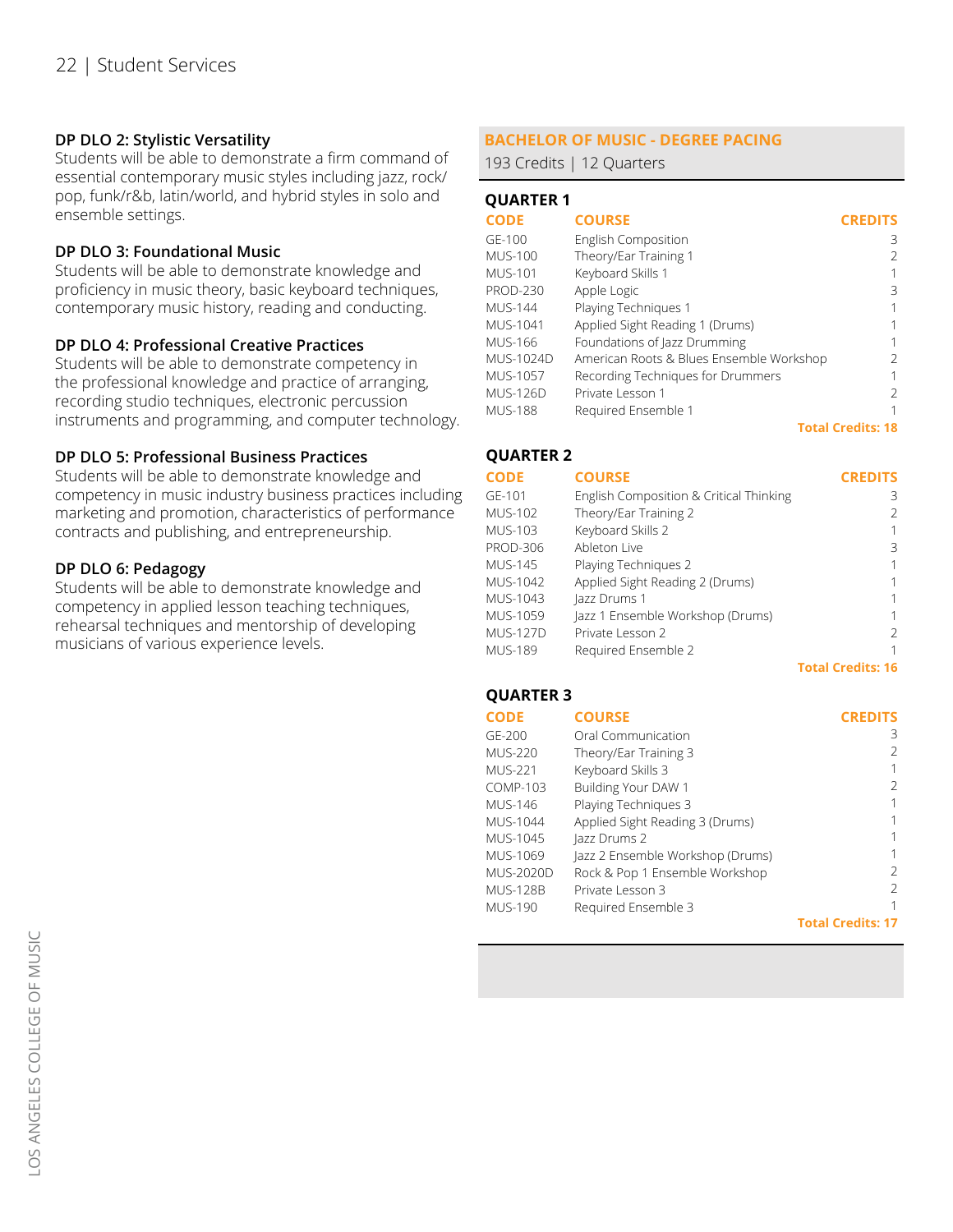| <b>QUARTER 4</b>                  |                                                               |                                       | <b>QUARTER 8</b>                  |                                                      |                                  |
|-----------------------------------|---------------------------------------------------------------|---------------------------------------|-----------------------------------|------------------------------------------------------|----------------------------------|
| <b>CODE</b>                       | <b>COURSE</b>                                                 | <b>CREDITS</b>                        | <b>CODE</b>                       | <b>COURSE</b>                                        | <b>CREDITS</b>                   |
| GE-111                            | Health & Wellness                                             | 3                                     | GE-302                            | Philosophy                                           | 3                                |
| <b>MUS-290</b>                    | Theory/Ear Training 4                                         | $\overline{2}$                        | <b>MUS-200</b>                    | Arranging & Orchestration 2                          | $\overline{2}$                   |
| <b>MUS-291</b>                    | Keyboard Skills 4                                             | $\mathbf{1}$                          | <b>IND-312</b>                    | Endorsement & Strategic Partnerships                 | $\overline{2}$                   |
| <b>PROD-240</b>                   | Sibelius                                                      | $\mathbf{1}$                          | <b>MUS-326</b>                    | Rhythm Studies 3 (Drums)                             | $\overline{2}$                   |
| <b>MUS-249</b>                    | Playing Techniques 4                                          | $\mathbf{1}$                          | MUS-3043                          | Contemporary Styles Ensemble 2                       | 1.5                              |
| <b>MUS-2037</b>                   | Applied Sight Reading 4 (Drums)                               | 1                                     | <b>MUS-3018D</b>                  | Funk, Hip Hop & Modern R&B Ens. Workshop             | $\overline{2}$                   |
| <b>MUS-245</b>                    | Ensemble Reading Technique 1                                  | 1.5                                   | <b>MUS-310D</b>                   | Private Lesson 8                                     | $\mathcal{P}$                    |
| <b>MUS-143</b>                    | Hand Percussion / Brazilian                                   | $\mathbf{1}$                          |                                   |                                                      | <b>Total Credits: 14.5</b>       |
| <b>MUS-2021D</b>                  | Rock & Pop 2 Ensemble Workshop                                | $\overline{2}$                        | <b>QUARTER 9</b>                  |                                                      |                                  |
| <b>MUS-225D</b>                   | Private Lesson 4                                              | $\overline{2}$                        |                                   |                                                      |                                  |
| <b>MUS-288</b>                    | Required Ensemble 4                                           | $\mathbf{1}$                          | <b>CODE</b>                       | <b>COURSE</b>                                        | <b>CREDITS</b>                   |
|                                   |                                                               | <b>Total Credits: 16.5</b>            | GE-303                            | Spanish 1                                            | 3                                |
|                                   |                                                               |                                       | GE-305                            | Statistics                                           | $\overline{4}$                   |
| <b>QUARTER 5</b>                  |                                                               |                                       | <b>COMP-100</b><br><b>IND-313</b> | Songwriting 1                                        | 1.5<br>$\overline{2}$            |
| <b>CODE</b>                       | <b>COURSE</b>                                                 | <b>CREDITS</b>                        | <b>MUS-248</b>                    | Entrpreneurship<br>Studio Drums 1                    | 1.5                              |
| GE-405                            | Music Appreciation                                            | 3                                     | MUS-3019D                         | World Music 1 Ensemble Workshop                      | $\overline{2}$                   |
| <b>MUS-302</b>                    | Music History: Middle Ages - 19th Century                     | $\overline{c}$                        | <b>MUS-301</b>                    | Junior Recital                                       | 1                                |
| <b>PROD-107</b>                   | MIDI Production 1                                             | $\overline{2}$                        | <b>MUS-311D</b>                   | Private lesson 9                                     | $\mathfrak{D}$                   |
| <b>IND-100</b>                    | Music Industry Studies 1                                      | $\overline{2}$<br>$\mathbf 1$         |                                   |                                                      | <b>Total Credits: 17</b>         |
| <b>MUS-250</b><br><b>MUS-2038</b> | Playing Techniques 5<br>Applied Sight Reading 5 (Drums)       |                                       |                                   |                                                      |                                  |
| <b>MUS-246</b>                    | Ensemble Reading Technique 2                                  | 1.5                                   | <b>QUARTER 10</b>                 |                                                      |                                  |
| MUS-3034                          | Hybrid Set Ups                                                | $\mathbf{1}$                          | <b>CODE</b>                       | <b>COURSE</b>                                        | <b>CREDITS</b>                   |
| MUS-3033                          | Brazilian Drum Ensemble Workshop                              | 1.5                                   | GE-306                            | Physics for Musicians                                | 3                                |
| <b>MUS-226D</b>                   | Private Lesson 5                                              | 2                                     | GE-410                            | Music and Society                                    | 3                                |
| <b>MUS-289</b>                    | Required Ensemble 5                                           | $\mathbf 1$                           | <b>MUS-416</b>                    | Conducting                                           | $\mathbf{1}$                     |
|                                   |                                                               | <b>Total Credits: 18</b>              | <b>MUS-317</b>                    | Studio Drums 2                                       | 1.5                              |
| <b>QUARTER 6</b>                  |                                                               |                                       | MUS-3020D<br><b>MUS-405D</b>      | World Music 2 Ensemble Workshop<br>Private Lesson 10 | $\overline{2}$<br>$\overline{2}$ |
| <b>CODE</b>                       | <b>COURSE</b>                                                 | <b>CREDITS</b>                        | <b>MUS-425</b>                    | Performance Ensemble 1                               |                                  |
| GE-202                            | United States History 1890-1954                               | 3                                     |                                   |                                                      | <b>Total Credits: 14.5</b>       |
| <b>MUS-303</b>                    | Music History: 19th Century - 20th Century                    | $\overline{c}$                        |                                   |                                                      |                                  |
| <b>IND-109</b>                    | Music Industry Studies 2                                      | $\overline{2}$                        | <b>QUARTER 11</b>                 |                                                      |                                  |
| <b>MUS-251</b>                    | Playing Techniques 6                                          | 1                                     | <b>CODE</b>                       | <b>COURSE</b>                                        | <b>CREDITS</b>                   |
| MUS-2051                          | Applied Sight Reading 6 (Drums)                               |                                       | GE-401                            | Sociology                                            | 3                                |
| <b>MUS-213D</b>                   | Rhythm Studies 1 (Drums)                                      | $\overline{2}$<br>1                   | GF-402                            | <b>Political Science</b>                             | 3                                |
| <b>MUS-281</b><br>MUS-2022D       | Hand Percussion / Afro-Cuban                                  |                                       | ELE-104                           | Internship Prep                                      | 1                                |
| <b>MUS-227D</b>                   | Gospel, R&B & Soul Ensemble Workshop<br>Private Lesson + Jury | $\begin{array}{c} 2 \\ 2 \end{array}$ | MUS-4026                          | Drum Styles and Analysis 1                           | $\overline{2}$                   |
| <b>MUS-388</b>                    | Elective Ensemble 1                                           |                                       | <b>MUS-412</b>                    | Drum Set Pedagogy                                    | 1                                |
|                                   |                                                               | <b>Total Credits: 17</b>              | <b>MUS-406D</b>                   | Private lesson 11                                    | $\overline{2}$                   |
|                                   |                                                               |                                       | <b>MUS-426</b>                    | Performance Ensemble 2                               | <b>Total Credits: 14</b>         |
| <b>QUARTER 7</b>                  |                                                               |                                       |                                   |                                                      |                                  |
| <b>CODE</b>                       | <b>COURSE</b>                                                 | <b>CREDITS</b>                        | <b>QUARTER 12</b>                 |                                                      |                                  |
| GE-301                            | Music Cultures of the World                                   | 3                                     | <b>CODE</b>                       | <b>COURSE</b>                                        | <b>CREDITS</b>                   |
| <b>MUS-327</b>                    | Music History: America's Popular Music                        | $\overline{2}$                        |                                   |                                                      |                                  |
| <b>MUS-104</b><br><b>IND-102</b>  | Arranging & Orchestration 1<br>Music Marketing Foundations    | 2<br>2                                | GE-403<br>GE-406                  | Psychology<br>Physiology                             | 3<br>3                           |
| <b>MUS-214D</b>                   | Rhythm Studies 2 (Drums)                                      | 2                                     | <b>IND-414</b>                    | Internship                                           | $\overline{2}$                   |
| MUS-3035                          | Afro Cuban Drum Ensemble Workshop                             | 1.5                                   | MUS-4027                          | Drum Styles and Analysis 2                           | $\overline{2}$                   |
| MUS-2039                          | Contemporary Styles Ensemble 1                                | 1.5                                   | <b>MUS-402</b>                    | Senior Recital                                       | 1                                |
| <b>MUS-309D</b>                   | Private lesson 7                                              | 2                                     | <b>MUS-407D</b>                   | Private Lesson 12                                    | 2                                |
| <b>MUS-389</b>                    | Elective Ensemble 2                                           | 1                                     | MUS-4039                          | Percussion Ensemble                                  | 0.5                              |
|                                   |                                                               | <b>Total Credits: 17</b>              |                                   |                                                      | <b>Total Credits: 13.5</b>       |
|                                   |                                                               |                                       |                                   |                                                      |                                  |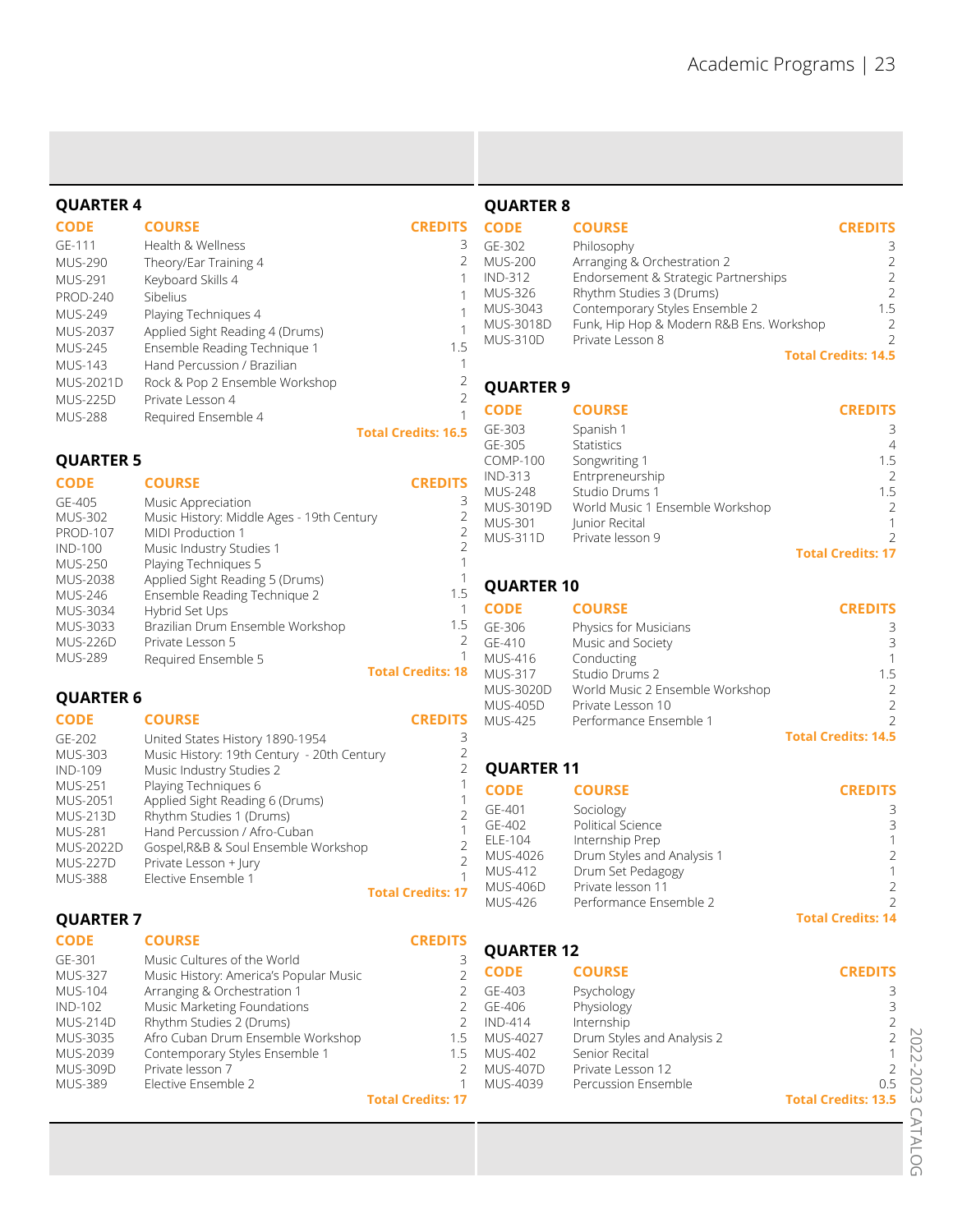# **Required Equipment & Technology Drum Performance**

Computer

- Required minimum: MacBook Pro (iOS 10.14.6 or later) - *Estimated cost: \$599.00 used, \$1299.00 new*
- Software
	- Required minimum: Sibelius
		- *Estimated cost: \$9.99/month (education pricing)*
	- Required minimum: Logic Pro X
- *Estimated cost: \$199.00 (education buncle, 5 months)* USB Audio Interface
	- Required minimum: Single iutput interface (Focusrite Scarlett solo)
		- *Estimated cost: \$109.99*
	- Double input interface (Focusrite Scarlett 2i2 or MOTU M2) *(optional)*
	- *Estimated cost: \$159.99*

MIDI Keyboard

- Required minimum: 61 keys and sustain pedal (76 keys preferred)
- *Estimated cost: \$177.00 (61 keys), \$269 (76 keys)* Headphones
	- Required minimum: Wired, over ear (AKG K240 or comparable)
	- *Estimated cost: \$69.00 (AKG K240)*

Microphone

- Required minimum: Shure SM58 (or comparable) *- Estimated cost: \$99.00*
- Required minimum: Mic Stand *- Estimated cost: \$25.00*
- Required minimum: XLR Cable *- Estimated cost: \$19.00+*
- Required minimum: Pop Filter
	- *Estimated cost: \$13.00 \$35.00*

Instruments

- Required minimum: Cymbals
- *Estimated cost: \$199.00 (cymbal pack), \$64.00+ (hi-hat)*
- Required minimum: Bass drum pedal *- Estimated cost: \$74.00+*
- Required minimum: Practice pad *- Estimated cost: \$25.00+*
- Required minimum: Sticks

Other

- Required minimum: Printer
	- *Estimated cost: \$44.00+*
- Required minimum: Thumb drive for back up (at least 32GB)
- *Estimated cost: \$5.00 (32GB) \$18.00 (128GB)*
- Required minimum: Staff paper, pen, pecil, eraser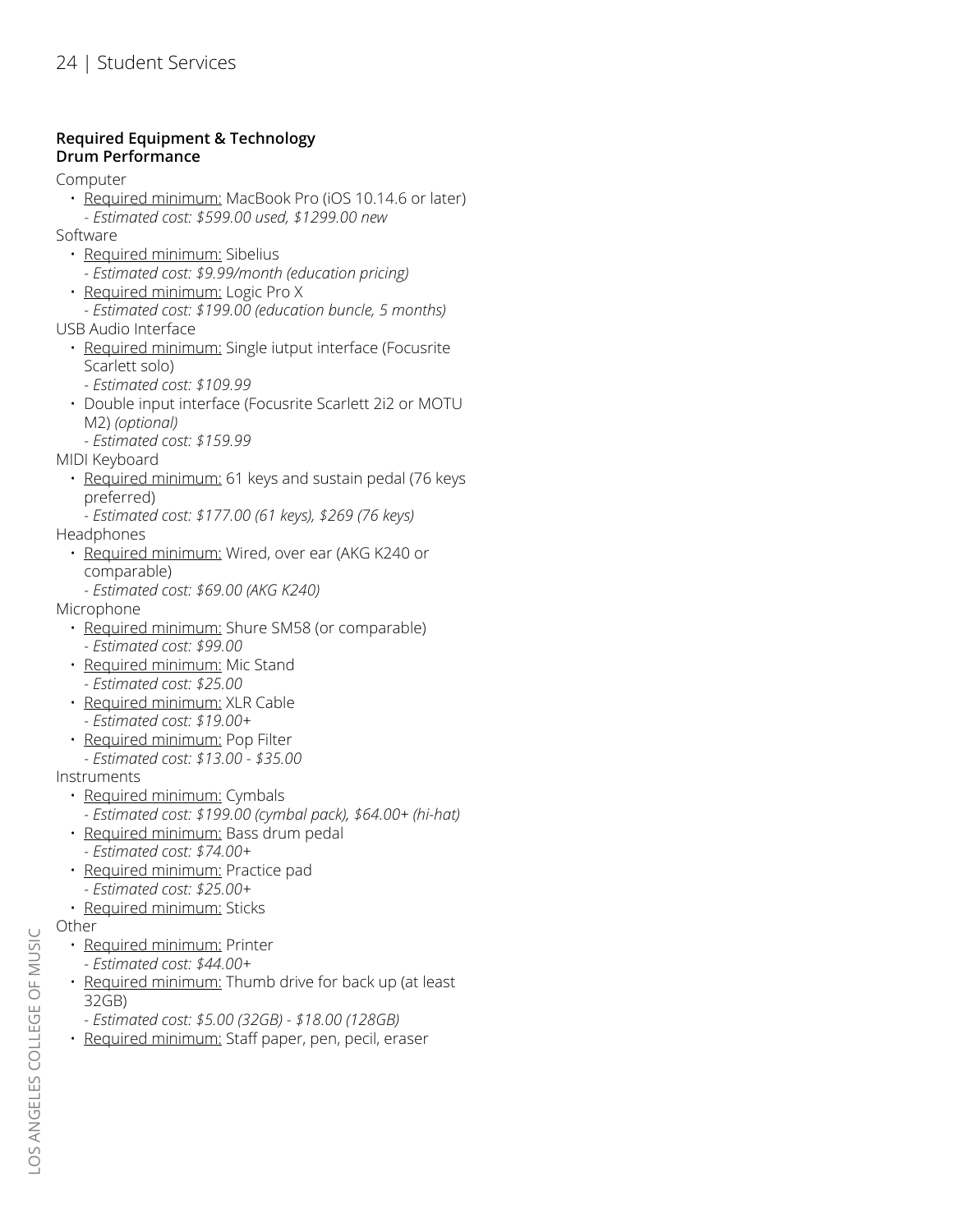# ASSOCIATE OF ARTS IN **DRUM PERFORMANCE**

The Associate of Arts in Drum Performance is a professional degree designed for students wishing to pursue a career in the music industry. Graduates of this program are qualified musicians who are ready to compete as leaders in the competitive and ever-changing landscape of the music industry.

# **PROGRAM LEARNING OUTCOMES**

Program Learning Outcomes reflect the mission of the academic programs of the institution and address the acquisition of performance proficiency, specific professional knowledge and academic merit.

# **Associate of Arts**

# **AA PLO 1: Performance Proficiency**

Students will be able to demonstrate a suitable level of performance proficiency on their major instrument.

# **AA PLO 2: Professional Knowledge**

Students will be able to demonstrate a general professional knowledge and skills in the language, technology, creative activity, and business practice of their concentrated field of study.

# **AA PLO 3: Critical Thinking**

Students will be able to demonstrate the ability to critically analyze and solve problems that are characteristic in the study of music.

## **AA PLO 4: Language of Music Fluency**

Students will be able to demonstrate knowledge of the elements of musical structure, and show foundational proficiency in music theory and basic composition.

# **AA PLO 5: Historical Context**

Students will be able to demonstrate academic knowledge in popular music history – its composers, literature, and stylistic connections, from the invention of music genres to their contemporary expansions.

# **DEPARTMENT LEARNING OUTCOMES**

Department Learning Outcomes reflect the mission and learning outcomes of the institution, the academic program and to the acquisition of skills that are specific to a concentrated field of study.

# **DP DLO 1: Performance Proficiency**

Students will be able to demonstrate expertise in performance proficiency on the drum set, hand percussion and electronic percussion instruments including essential elements of motion and balance, sound and tone, rudiments and sticking vocabulary, rhythmic variety in odd meters and chart reading.

# **DP DLO 2: Stylistic Versatility**

Students will be able to demonstrate a firm command of essential contemporary music styles including jazz, rock/ pop, funk/r&b, latin/world, and hybrid styles in solo and ensemble settings.

## **DP DLO 3: Foundational Music**

Students will be able to demonstrate knowledge and proficiency in music theory, basic keyboard techniques, contemporary music history, reading and conducting.

# **DP DLO 4: Professional Creative Practices**

Students will be able to demonstrate competency in the professional knowledge and practice of arranging, recording studio techniques, electronic percussion instruments and programming, and computer technology.

# **DP DLO 5: Professional Business Practices**

Students will be able to demonstrate knowledge and competency in music industry business practices including marketing and promotion, characteristics of performance contracts and publishing, and entrepreneurship.

# **DP DLO 6: Pedagogy**

Students will be able to demonstrate knowledge and competency in applied lesson teaching techniques, rehearsal techniques and mentorship of developing musicians of various experience levels.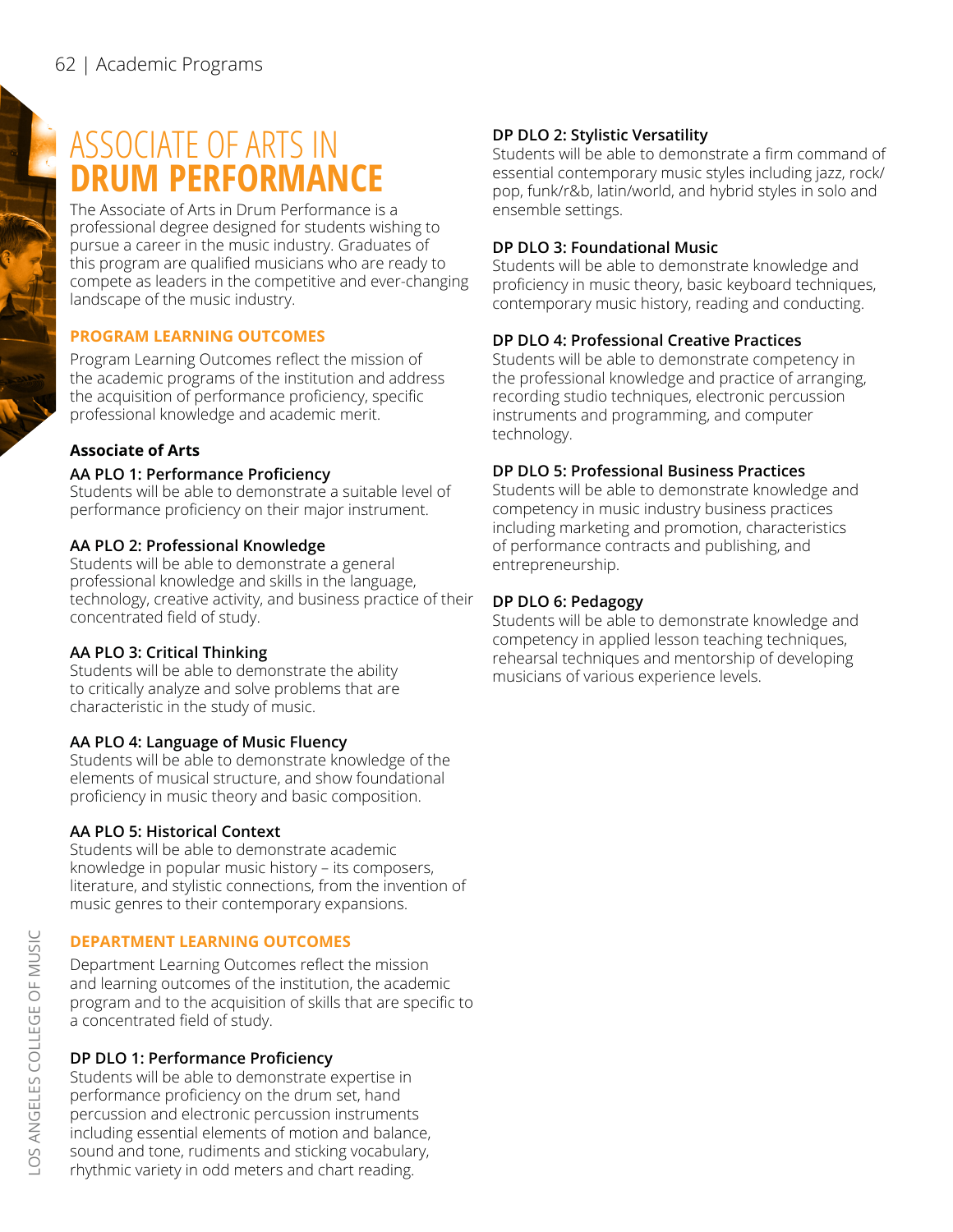**Total Credits: 15.5**

**Total Credits: 15**

#### **ASSOCIATE OF ARTS - DEGREE PACING**

90 Credits

| <b>QUARTER 1</b> |                                          |                          | <b>QUARTER 4</b> |                                        |                |
|------------------|------------------------------------------|--------------------------|------------------|----------------------------------------|----------------|
| <b>CODE</b>      | <b>COURSE</b>                            | <b>CREDITS</b>           | <b>CODE</b>      | <b>COURSE</b>                          | <b>CREDITS</b> |
| <b>MUS-100</b>   | Theory/Ear Training 1                    |                          | <b>MUS-327</b>   | Music History: America's Popular Music |                |
| <b>MUS-101</b>   | Keyboard Skills 1                        |                          | <b>MUS-290</b>   | Theory/Ear Training 4                  |                |
| <b>PROD-230</b>  | Apple Logic                              | 3                        | MUS-291          | Keyboard Skills 4                      |                |
| <b>MUS-144</b>   | Playing Techniques 1                     |                          | <b>PROD-240</b>  | Sibelius                               |                |
| MUS-1041         | Applied Sight Reading 1 (Drums)          |                          | MUS-249          | Playing Techniques 4                   |                |
| <b>MUS-166</b>   | Foundations of Jazz Drumming             |                          | <b>MUS-2037</b>  | Applied Sight Reading 4 (Drums)        |                |
| <b>MUS-1024D</b> | American Roots & Blues Ensemble Workshop |                          | MUS-245          | Ensemble Reading Technique 1           | 1.5            |
| <b>MUS-1057</b>  | Recording Techniques for Drummers        |                          | MUS-143          | Hand Percussion / Brazilian            |                |
| <b>MUS-126D</b>  | Private Lesson 1                         |                          | MUS-2021D        | Rock & Pop 2 Ensemble Workshop         | 2              |
| <b>MUS-188</b>   | Required Ensemble 1                      |                          | <b>MUS-225D</b>  | Private Lesson 4                       |                |
|                  |                                          | <b>Total Credits: 15</b> | <b>MUS-288</b>   | Required Ensemble 4                    |                |

#### **QUARTER 2**

**COURSE**

**CODE**

**QUARTER 5 CREDITS**

| <b>MUS-302</b>  | Music History: Middle Ages to 19th Century |                          | <b>CODE</b>     | <b>COURSE</b>                    | <b>CREDITS</b> |
|-----------------|--------------------------------------------|--------------------------|-----------------|----------------------------------|----------------|
| <b>MUS-102</b>  | Theory/Ear Training 2                      |                          | <b>MUS-104</b>  | Arranging & Orchestration 1      |                |
| <b>MUS-103</b>  | Keyboard Skills 2                          |                          |                 |                                  |                |
|                 |                                            |                          | <b>PROD-107</b> | MIDI Production 1                |                |
| <b>PROD-306</b> | Ableton Live                               |                          | IND-100         | Music Industry Studies 1         | $\mathcal{P}$  |
| MUS-145         | Playing Techniques 2                       |                          |                 |                                  |                |
| MUS-1042        | Applied Sight Reading 2 (Drums)            |                          | <b>MUS-250</b>  | Playing Techniques 5             |                |
|                 |                                            |                          | MUS-2038        | Applied Sight Reading 5 (Drums)  |                |
| MUS-1043        | Jazz Drums 1                               |                          | MUS-246         | Ensemble Reading Technique 2     | 1.5            |
| MUS-1059        | Jazz 1 Ensemble Workshop (Drums)           |                          |                 |                                  |                |
| <b>MUS-127D</b> | Private Lesson 2                           |                          | MUS-3034        | Hybrid Set Ups                   |                |
|                 |                                            |                          | MUS-3033        | Brazilian Drum Ensemble Workshop | 1.5            |
| <b>MUS-189</b>  | Required Ensemble 2                        |                          | <b>MUS-226D</b> | Private Lesson 5                 |                |
|                 |                                            | <b>Total Credits: 15</b> |                 |                                  |                |
|                 |                                            |                          | <b>MUS-289</b>  | Required Ensemble 5              |                |

#### **QUARTER 3**

**QUARTER 6 CODE** IND-109 MUS-251 MUS-2051 MUS-213D MUS-281 MUS-248 MUS-2022D MUS-227D MUS-291 **CREDITS**  $\overline{2}$ 1 1  $\overline{2}$ 1 1.5  $\overline{2}$ 2 1 **Total Credits: 13.5 COURSE** Music Industry Studies 2 Playing Techniques 6 Applied Sight Reading 6 (Drums) Rhythm Studies 1 (Drums) Hand Percussion / Afro-Cuban Studio Drums 1 Gospel,R&B & Soul Ensemble Workshop Private Lesson 6 AA Recital **CODE** MUS-303 MUS-220 MUS-221 COMP-103 MUS-146 MUS-1044 MUS-1045 MUS-1069 MUS-2020D MUS-128B MUS-190 **CREDITS** 2 2 1 2 1 1 1 1  $\mathcal{L}$ 2 1 **Total Credits: 16 COURSE** Music History: 19th Century - 20th Century Theory/Ear Training 3 Keyboard Skills 3 Building Your DAW 1 Playing Techniques 3 Applied Sight Reading 3 (Drums) Jazz Drums 2 Jazz 2 Ensemble Workshop (Drums) Rock & Pop 1 Ensemble Workshop Private Lesson 3 Required Ensemble 3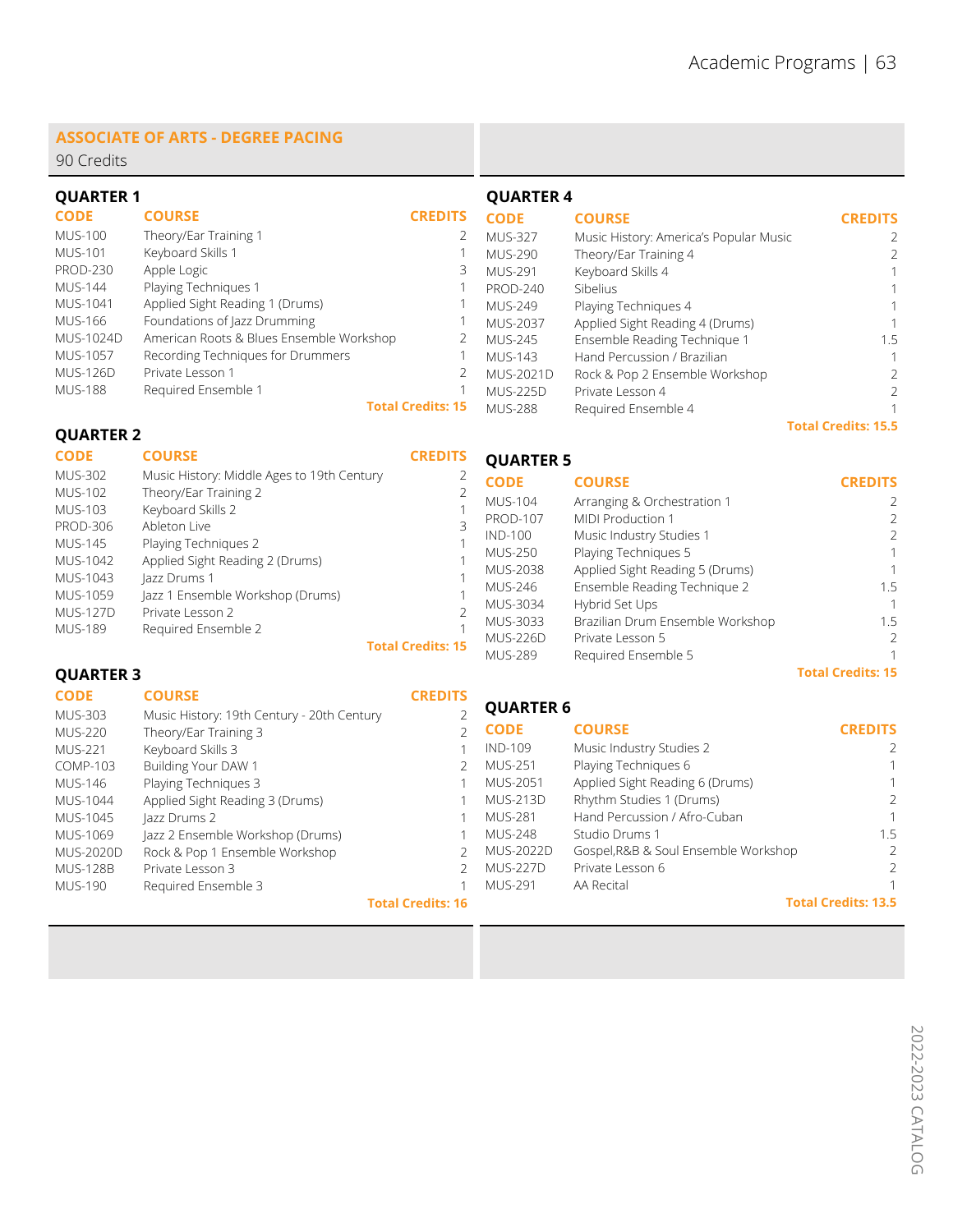# **Required Equipment & Technology Drum Performance**

Computer

- Required minimum: MacBook Pro (iOS 10.14.6 or later)
- *Estimated cost: \$599.00 used, \$1299.00 new*
- Software
	- Required minimum: Sibelius
		- *Estimated cost: \$9.99/month (education pricing)*
	- Required minimum: Logic Pro X
	- *Estimated cost: \$199.00 (education buncle, 5 months)*
- USB Audio Interface
	- Required minimum: Single iutput interface (Focusrite Scarlett solo)
		- *Estimated cost: \$109.99*
	- Double input interface (Focusrite Scarlett 2i2 or MOTU M2) *(optional)*
		- *Estimated cost: \$159.99*
- MIDI Keyboard
	- Required minimum: 61 keys and sustain pedal (76 keys preferred)
	- *Estimated cost: \$177.00 (61 keys), \$269 (76 keys)*
- Headphones
	- Required minimum: Wired, over ear (AKG K240 or comparable)
		- *Estimated cost: \$69.00 (AKG K240)*
- Microphone
	- Required minimum: Shure SM58 (or comparable) *- Estimated cost: \$99.00*
	- Required minimum: Mic Stand
	- *Estimated cost: \$25.00* • Required minimum: XLR Cable
	- *Estimated cost: \$19.00+*
	- Required minimum: Pop Filter *- Estimated cost: \$13.00 - \$35.00*
- **Instruments** 
	- Required minimum: Cymbals
		- *Estimated cost: \$199.00 (cymbal pack), \$64.00+ (hi-hat)*
	- Required minimum: Bass drum pedal *- Estimated cost: \$74.00+*
	- Required minimum: Practice pad *- Estimated cost: \$25.00+*
	- Required minimum: Sticks
- Other
	- Required minimum: Printer *- Estimated cost: \$44.00+*
	- Required minimum: Thumb drive for back up (at least 32GB)
	- *Estimated cost: \$5.00 (32GB) \$18.00 (128GB)*
	- Required minimum: Staff paper, pen, pecil, eraser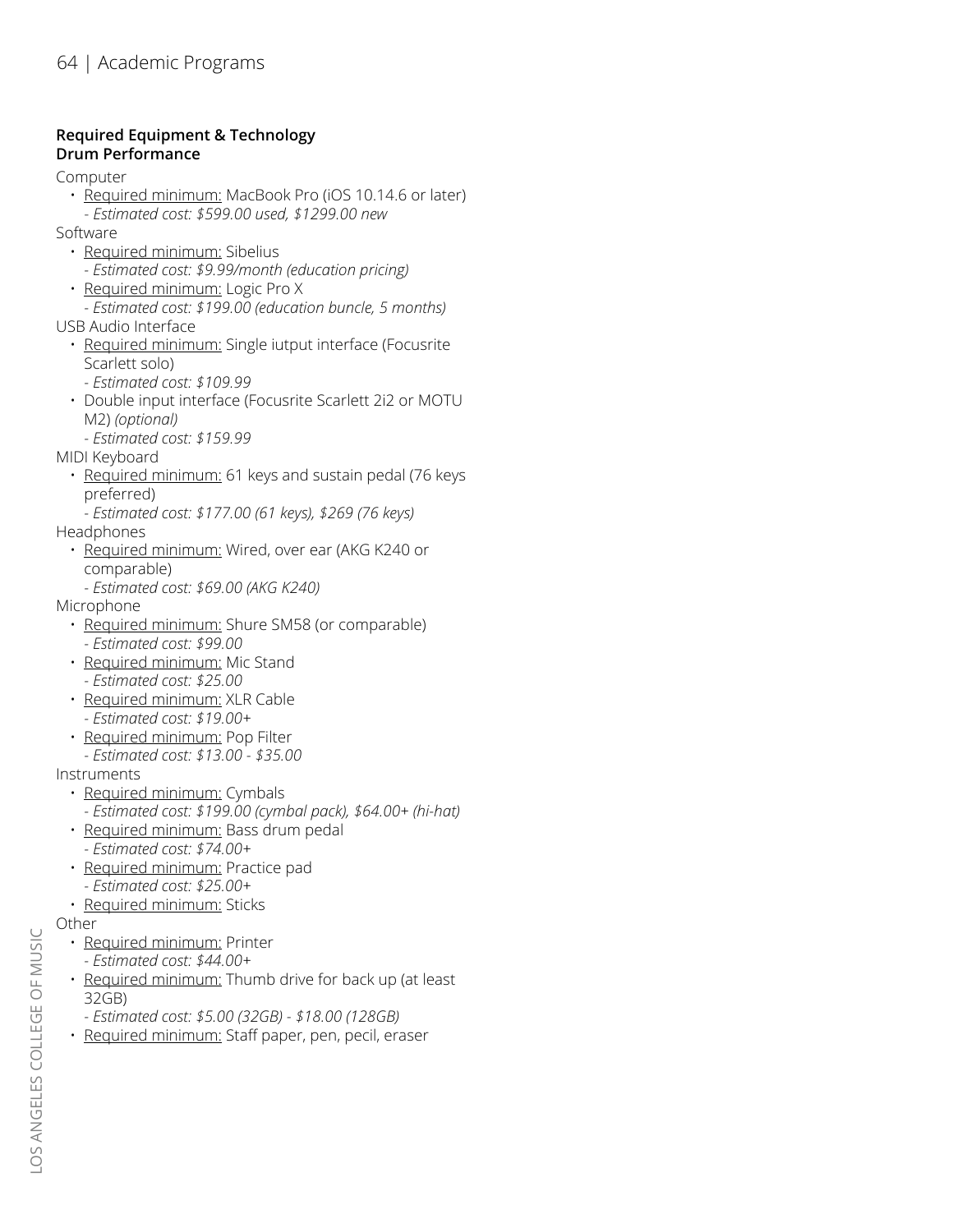# DIPLOMA IN **DRUM PERFORMANCE**

The Diploma in Drum Performance is a professional degree designed for students wishing to pursue a career in the music industry. Graduates of this program are qualified musicians who are ready to compete as leaders in the competitive and ever-changing landscape of the music industry.

# **PROGRAM LEARNING OUTCOMES**

Program Learning Outcomes reflect the mission of the academic programs of the institution and address the acquisition of performance proficiency, specific professional knowledge and academic merit.

# **Diploma**

## **DP PLO 1: Performance Proficiency**

Students will be able to demonstrate a suitable level of performance proficiency on their major instrument.

## **DP PLO 2: Professional Knowledge**

Students will be able to demonstrate a general professional knowledge and skills in the language, technology, creative activity, and business practice of their concentrated field of study.

# **DP PLO 3: Critical Thinking**

Students will be able to demonstrate the ability to critically analyze and solve problems that are characteristic in the study of music.

## **DP PLO 4: Language of Music Fluency**

Students will be able to demonstrate knowledge of the elements of musical structure, and show foundational proficiency in music theory and basic composition.

# **DP PLO 5: Historical Context**

Students will be able to demonstrate academic knowledge in popular music history – its composers, literature, and stylistic connections, from the invention of music genres to their contemporary expansions.

# **DEPARTMENT LEARNING OUTCOMES**

Department Learning Outcomes reflect the mission and learning outcomes of the institution, the academic program and to the acquisition of skills that are specific to a concentrated field of study.

# **DP DLO 1: Performance Proficiency**

Students will be able to demonstrate expertise in performance proficiency on the drum set, hand percussion and electronic percussion instruments including essential elements of motion and balance, sound and tone, rudiments and sticking vocabulary, rhythmic variety in odd meters and chart reading.

# **DP DLO 2: Stylistic Versatility**

Students will be able to demonstrate a firm command of essential contemporary music styles including jazz, rock/ pop, funk/r&b, latin/world, and hybrid styles in solo and ensemble settings.

# **DP DLO 3: Foundational Music**

Students will be able to demonstrate knowledge and proficiency in music theory, basic keyboard techniques, contemporary music history, reading and conducting.

# **DP DLO 4: Professional Creative Practices**

Students will be able to demonstrate competency in the professional knowledge and practice of arranging, recording studio techniques, electronic percussion instruments and programming, and computer technology.

# **DP DLO 5: Professional Business Practices**

Students will be able to demonstrate knowledge and competency in music industry business practices including marketing and promotion, characteristics of performance contracts and publishing, and entrepreneurship.

## **DP DLO 6: Pedagogy**

Students will be able to demonstrate knowledge and competency in applied lesson teaching techniques, rehearsal techniques and mentorship of developing musicians of various experience levels.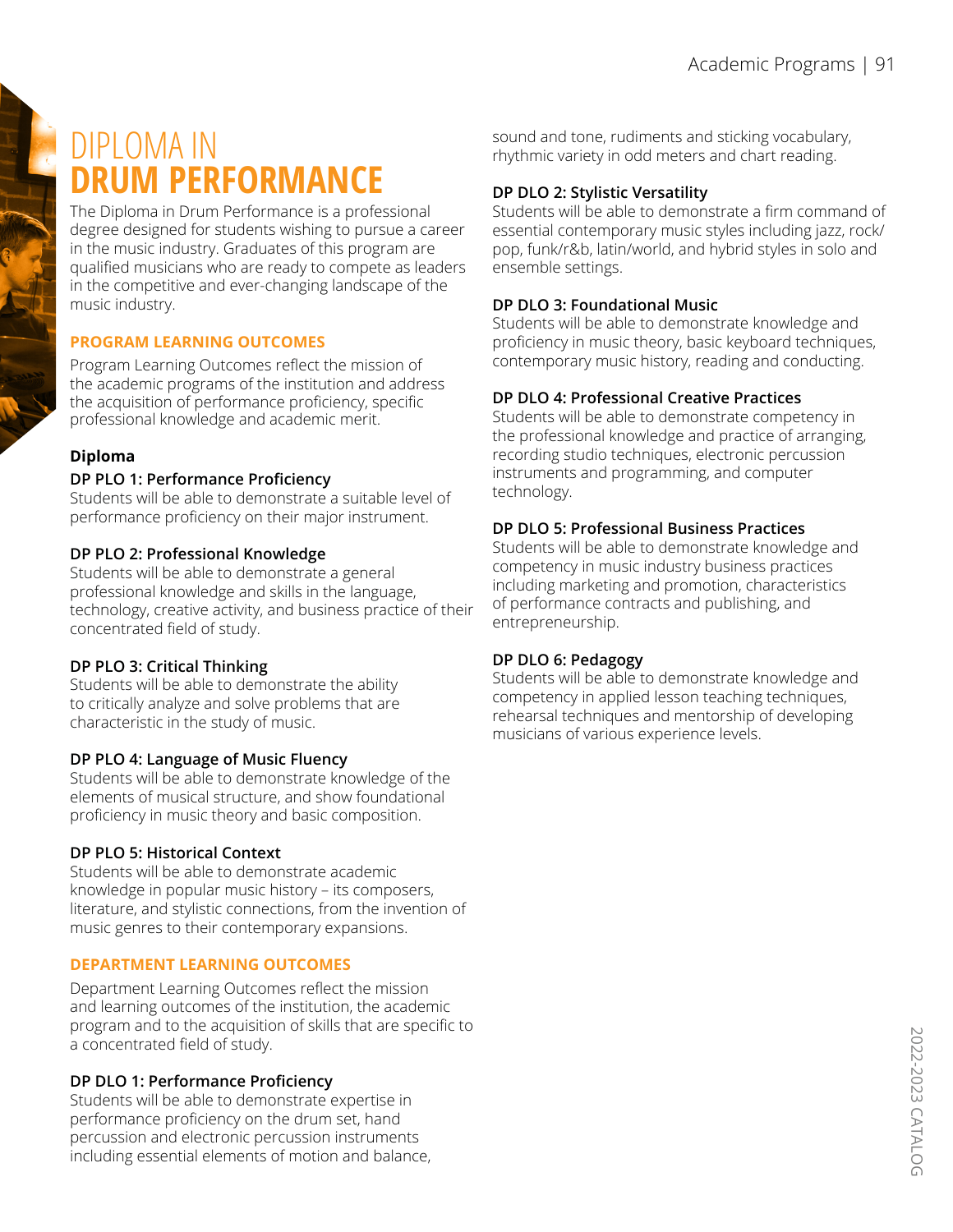#### **DIPLOMA - DEGREE PACING**

| 60 Credits       |                                          |                          |                  |                                        |                |
|------------------|------------------------------------------|--------------------------|------------------|----------------------------------------|----------------|
| <b>QUARTER 1</b> |                                          |                          | <b>QUARTER 4</b> |                                        |                |
| <b>CODE</b>      | <b>COURSE</b>                            | <b>CREDITS</b>           | <b>CODE</b>      | <b>COURSE</b>                          | <b>CREDITS</b> |
| <b>MUS-100</b>   | Theory/Ear Training 1                    |                          | <b>MUS-327</b>   | Music History: America's Popular Music |                |
| <b>MUS-101</b>   | Keyboard Skills 1                        |                          | <b>MUS-290</b>   | Theory/Ear Training 4                  | 2              |
| <b>PROD-230</b>  | Apple Logic                              | 3                        | <b>MUS-291</b>   | Keyboard Skills 4                      |                |
| <b>MUS-144</b>   | Playing Techniques 1                     |                          | <b>PROD-240</b>  | Sibelius                               |                |
| MUS-1041         | Applied Sight Reading 1 (Drums)          |                          | MUS-249          | Playing Techniques 4                   |                |
| <b>MUS-166</b>   | Foundations of Jazz Drumming             |                          | <b>MUS-2037</b>  | Applied Sight Reading 4 (Drums)        |                |
| <b>MUS-1024D</b> | American Roots & Blues Ensemble Workshop |                          | MUS-245          | Ensemble Reading Technique 1           | 1.5            |
| <b>MUS-1057</b>  | Recording Techniques for Drummers        |                          | MUS-143          | Hand Percussion / Brazilian            |                |
| <b>MUS-126D</b>  | Private Lesson 1                         |                          | <b>MUS-225D</b>  | Private Lesson 4                       | 2              |
| <b>MUS-188</b>   | Required Ensemble 1                      |                          | MUS-290          | Diploma Jury                           |                |
|                  |                                          | <b>Total Credits: 15</b> | MUS-4039         | Percussion Ensemble                    | 0.5            |

**Total Credits: 14**

# **QUARTER 2**

| DE |  | <b>COURSE</b> |
|----|--|---------------|

#### **CREDITS**

| <b>CODE</b>     | <b>COURSE</b>                              | <b>CREDITS</b>           |
|-----------------|--------------------------------------------|--------------------------|
| <b>MUS-302</b>  | Music History: Middle Ages to 19th Century | 2                        |
| MUS-102         | Theory/Ear Training 2                      | $\mathcal{P}$            |
| MUS-103         | Keyboard Skills 2                          |                          |
| <b>PROD-306</b> | Ableton Live                               | 3                        |
| <b>MUS-145</b>  | Playing Techniques 2                       |                          |
| MUS-1042        | Applied Sight Reading 2 (Drums)            |                          |
| MUS-1043        | Jazz Drums 1                               |                          |
| MUS-1059        | Jazz 1 Ensemble Workshop (Drums)           |                          |
| <b>MUS-127D</b> | Private Lesson 2                           | $\mathcal{P}$            |
| <b>MUS-189</b>  | Required Ensemble 2                        |                          |
|                 |                                            | <b>Total Credits: 15</b> |

# **QUARTER 3**

| <b>CODE</b>      | <b>COURSE</b>                              | <b>CREDITS</b>           |
|------------------|--------------------------------------------|--------------------------|
| <b>MUS-303</b>   | Music History: 19th Century - 20th Century | 2                        |
| MUS-220          | Theory/Ear Training 3                      | $\mathcal{P}$            |
| <b>MUS-221</b>   | Keyboard Skills 3                          | 1                        |
| <b>COMP-103</b>  | Building Your DAW 1                        | $\mathcal{P}$            |
| MUS-146          | Playing Techniques 3                       | 1                        |
| MUS-1044         | Applied Sight Reading 3 (Drums)            | 1                        |
| MUS-1045         | lazz Drums 2                               | 1                        |
| MUS-1069         | Jazz 2 Ensemble Workshop (Drums)           | 1                        |
| <b>MUS-2020D</b> | Rock & Pop 1 Ensemble Workshop             | 2                        |
| <b>MUS-128D</b>  | Private Lesson 3                           | $\mathcal{P}$            |
| <b>MUS-190</b>   | Required Ensemble 3                        |                          |
|                  |                                            | <b>Total Credits: 16</b> |